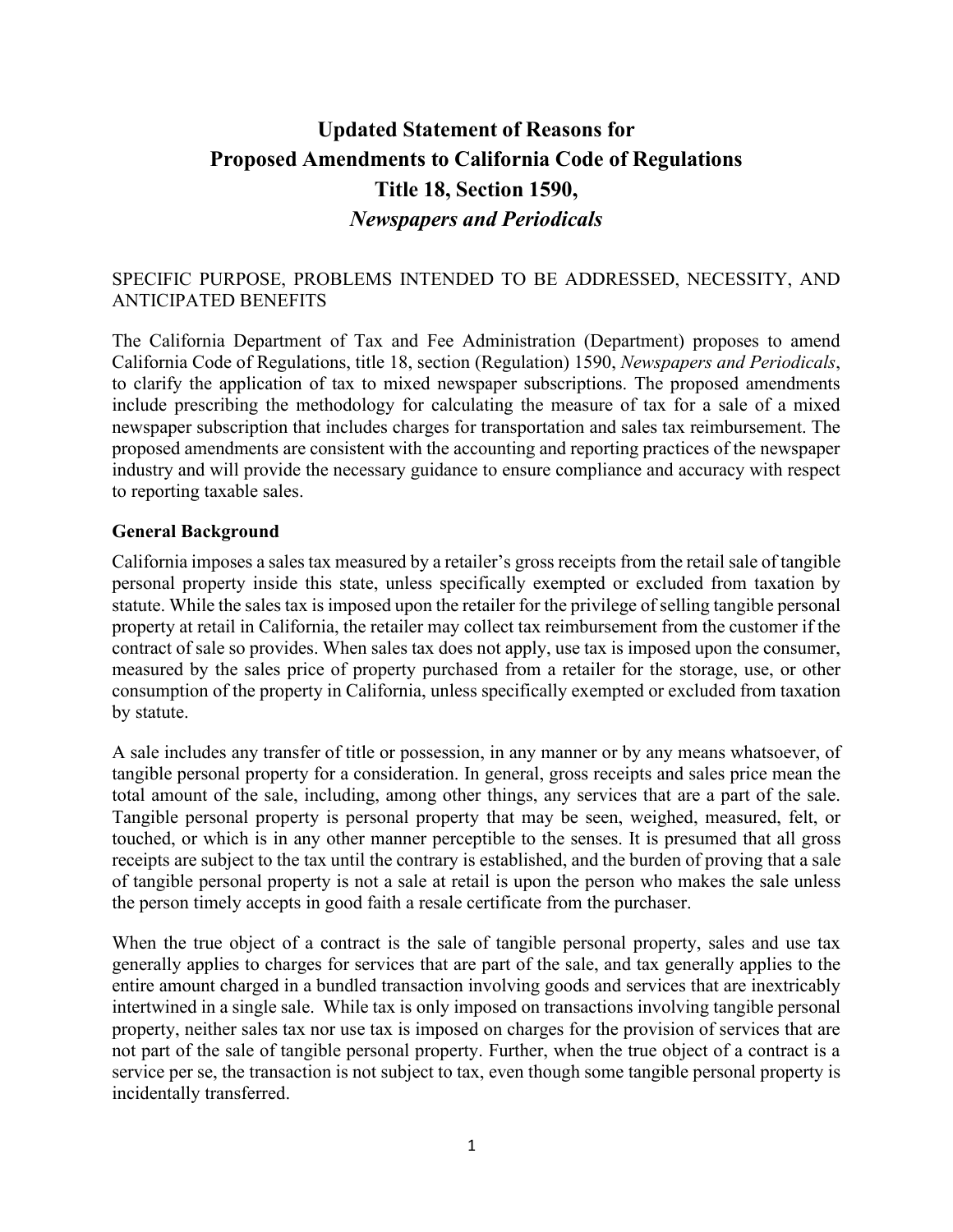A "mixed transaction," in contrast to a bundled transaction, is a transaction in which the goods and services are distinct, and each is a significant object of the transaction. If a transaction is a "mixed transaction," each element of the transaction is analyzed as a separate transaction; tax is applied to the tangible personal property portion, and the service portion is not taxed. When a lump-sum amount is charged for goods and services sold in a mixed transaction, the taxpayer is required to make a reasonable and fair allocation of the lump-sum amount to the taxable and nontaxable portions of the transaction based on their relative values.

## **Overview**

Historically, newspaper publishers have sold printed newspapers, which were physically distributed to their customers. However, as technology and reader preferences evolved, newspaper publishers began offering other types of products, including access to digital online editions of newspapers. Often, the digital online editions include material that is not provided with a printed publication, such as expanded articles, additional photographs, and mobile applications. The access to digital content may be offered as a stand-alone product or offered in a mixed subscription with printed newspaper delivery. The price of a mixed subscription that includes both printed newspaper delivery and access to digital content is often less than the sum of the prices of the two items when sold individually (if those options are offered). Furthermore, subscription packages may vary in the content and frequency of delivery (for example, daily print only, daily print and access to digital content, or Sunday print only and access to digital content).

## 2016 Amendments to Regulation 1590

Based on past inquiries from the newspaper industry, the Department recognized that the relative value of each part of a mixed subscription tended to vary from publisher to publisher, customer to customer, and over time as subscriptions were renewed or new offers or promotions were made available. This variance made it difficult for newspaper publishers to allocate the lump-sum price for a mixed subscription between taxable and nontaxable amounts in a fair, reasonable, and consistent manner.

With the understanding that there was great variance within the newspaper industry with respect to pricing models and product offerings, the Department and interested parties worked together to amend Regulation 1590 to provide a bright-line approach for determining the taxable and nontaxable charges included in lump-sum charges for mixed newspaper subscriptions. The objective was to establish percentages that accurately reflected a fair and reasonable means for the industry to generally allocate lump-sum charges for mixed newspaper subscriptions between the taxable and nontaxable portions of the subscriptions based on their relative values. The Department and interested parties agreed that specified percentages would be administered more efficiently, allowing for greater clarity for newspaper publishers and their customers. However, the Department also recognized that some newspaper publishers will have higher nontaxable percentages based on their actual subscription prices. Accordingly, a rebuttable presumption was added so that newspaper publishers may document and use higher nontaxable allocation percentages based on the specific facts for their businesses.

As a result of the 2016 amendments, Regulation 1590 currently provides guidance with respect to the application of tax to newspapers, including those sold under a mixed subscription. Subdivision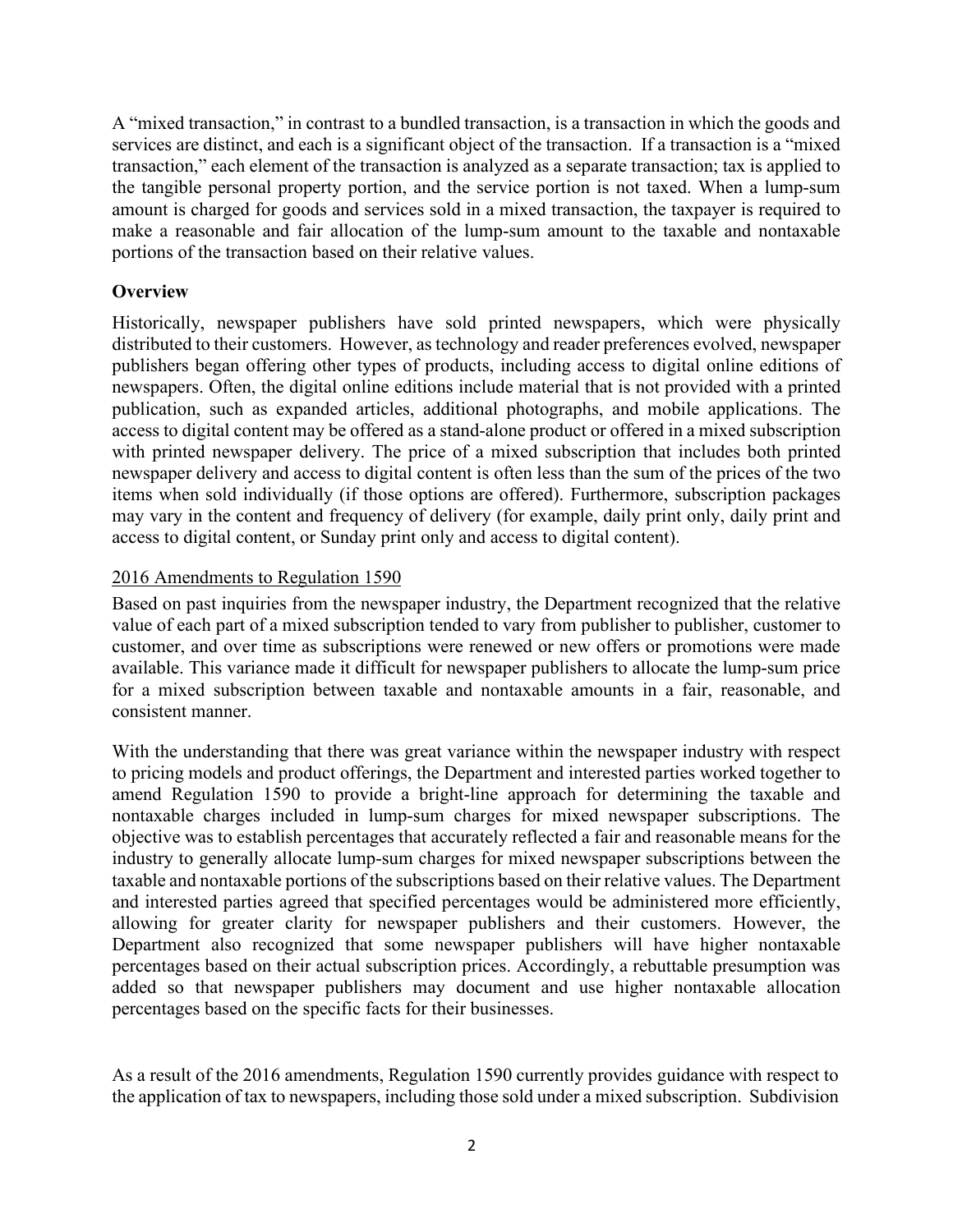(a)(1) specifies that the term newspaper "conforms to the definition of a newspaper as set forth in a ruling of the United States Treasury Department published in the Federal Register, December 29, 1960. Under this definition, the term is limited to those publications which are commonly understood to be newspapers, and which are printed and distributed periodically at daily, weekly, or other short intervals for the dissemination of news of a general character and of a general interest." Subdivision  $(b)(1)$  specifies that the sale of newspapers is subject to tax, unless otherwise exempt.

#### *Mixed Newspaper Subscriptions*

Subdivision (a)(8) defines the term mixed newspaper subscription to mean "a subscription for a tangible newspaper combined with a subscription for the right to access digital content." Digital content offered as a stand-alone product through remote telecommunications is not subject to tax. Also, when both printed newspapers and access to digital content are provided for a single price, the print and digital content are each a significant object of the transaction and have a significant value to the customer. Therefore, subdivision  $(b)(3)(B)$  specifies that, "in the sale of a mixed newspaper subscription, tax is applied to the tangible personal property portion of the transaction (unless otherwise exempt or excluded) and the right to access the digital content is not subject to tax." Subdivision (b)(3)(B)1 states that "[f]or sales of mixed newspaper subscriptions made on and after October 1, 2016, forty-seven (47) percent of the charge for the mixed newspaper subscription is presumed to be the taxable measure from the sale of tangible personal property and tax applies to that amount; the remaining fifty-three (53) percent is presumed to be the nontaxable sale of the right to access the digital content."

As further provided in subdivision (b)(3)(B)2, "[t]his presumption may be overcome by evidence demonstrating to the satisfaction of the [Department] that the digital-only subscription rate divided by the sum of the print-only subscription rate and the digital-only subscription rate is greater than fifty-three (53) percent. Taxpayers shall maintain records to substantiate a nontaxable allocation greater than fifty-three (53) percent. Rates shall not be computed more often than once per quarter." Subdivision (a)(9) defines the digital-only subscription rate to mean "the price a customer would pay to access digital content from a newspaper publisher, exclusive of any promotions or discounts, without any print delivery." Subdivision (a)(10) defines the term print-only subscription rate to mean "the price a customer would pay to have the print edition of a newspaper delivered to their home, exclusive of any promotions or discounts, without any access to digital content."

#### *Reporting Subscription Sales*

Subdivision (b)(3)(C) provides that each delivery of a newspaper or periodical pursuant to a subscription sale is a separate sales transaction. When the sale is subject to tax, the retailer must report and pay the tax based upon the reporting period within which the delivery is made. The subscription price shall be prorated over the term of the subscription period.

#### Property Sold for a Delivered Price

Pursuant to subdivision (b)(1) of Regulation 1628, *Transportation Charges*, "[p]roperty is sold for a delivered price when the price agreed upon in the contract for sale includes whatever cost or charge may be made for transportation of the property directly to the purchaser." In general, when transportation is by facilities of the retailer or the property is sold for a delivered price, tax applies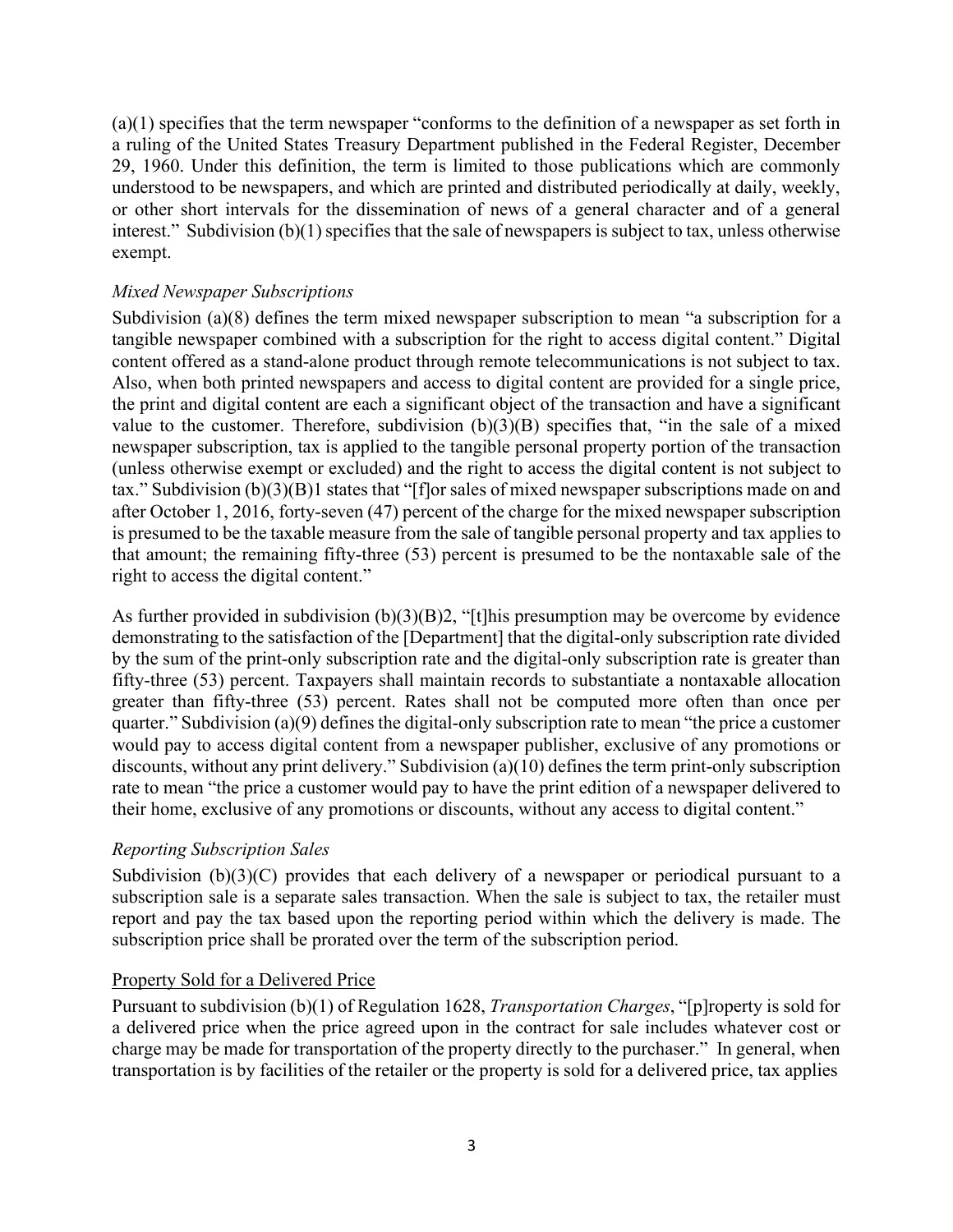to charges for transportation to the purchaser, unless (1) the transportation charges are separately stated, (2) are for transportation from the retailer's place of business or other point from which shipment is made directly to the purchaser, and (3) the transportation occurs after the sale of the property is made to the purchaser. (Reg. 1628, subd. (b)(2).)

When the sale occurs before the transportation to the purchaser commences, tax does not apply to separately stated charges for the transportation. The amount that may be excluded from the measure of the tax cannot exceed a reasonable charge for transportation by facilities of the retailer or the cost of transportation by other than facilities of the retailer. (Reg. 1628, subd. (b)(2).)

#### Sales Tax Reimbursement

Pursuant to subdivision (a)(1) of Regulation 1700, *Reimbursement for Sales Tax*, "whether a retailer may add sales tax reimbursement to the sales price of the tangible personal property sold at retail to a purchaser depends solely upon the terms of the agreement of sale." Subdivision  $(a)(2)(A)$  further provides that it shall be presumed that the parties agreed to the addition of sales tax reimbursement to the sales price of tangible personal property sold at retail to a purchaser if the agreement of sale expressly provides for such addition of sales tax reimbursement. Subdivision  $(a)(2)(C)$  provides that it shall be presumed that the property, the gross receipts from the sale of which is subject to the sales tax, is sold at a price which includes tax reimbursement if the retailer posts in his or her premises, or includes on a price tag or in an advertisement (whichever is applicable) one of the following notices: 1. "All prices of taxable items include sales tax reimbursement computed to the nearest mill." 2. "The price of this item includes sales tax reimbursement computed to the nearest mill."

## **Discussion of Initial Proposed Amendments to Regulation 1590**

## Initial Proposed Amendments

## *Sales Tax Reimbursement and Transportation Charges Included in Subscription Price*

In California, many newspaper publishers sell their newspaper subscriptions for a price that includes delivery charges and sales tax reimbursement. Subdivision (b)(3)(B)1 of Regulation 1590 states "for sales of mixed newspaper subscriptions made on and after October 1, 2016, forty-seven (47) percent of the charge for the mixed newspaper subscription is presumed to be the taxable measure from the sale of tangible personal property and tax applies to that amount." From this provision alone, it may be unclear whether the taxable allocation percentage should be applied to the total charge for the mixed subscription, including delivery charges, or whether nontaxable amounts should be removed prior to applying the taxable allocation percentage. Upon review of the regulation, the Department noted that subdivision  $(b)(3)(B)$  specifies that tax is applied to the tangible personal property portion of the transaction unless otherwise exempt or excluded. Yet, the phrase "unless otherwise exempt or excluded" is not used in subdivision  $(b)(3)(B)1$ . Therefore, the Department proposed to amend subdivision  $(b)(3)(B)1$  to add the phrase "unless otherwise exempt" or excluded" to make it consistent with subdivision (b)(3)(B) and clarify that exempt or excluded charges are removed after applying the taxable allocation percentage.

The Department also initially thought that the taxable allocation percentage should be applied to the mixed subscription rate, after adjusting for any sales tax reimbursement. Therefore, the Department proposed amending subdivision  $(b)(3)(B)1$  to specify that forty-seven percent of the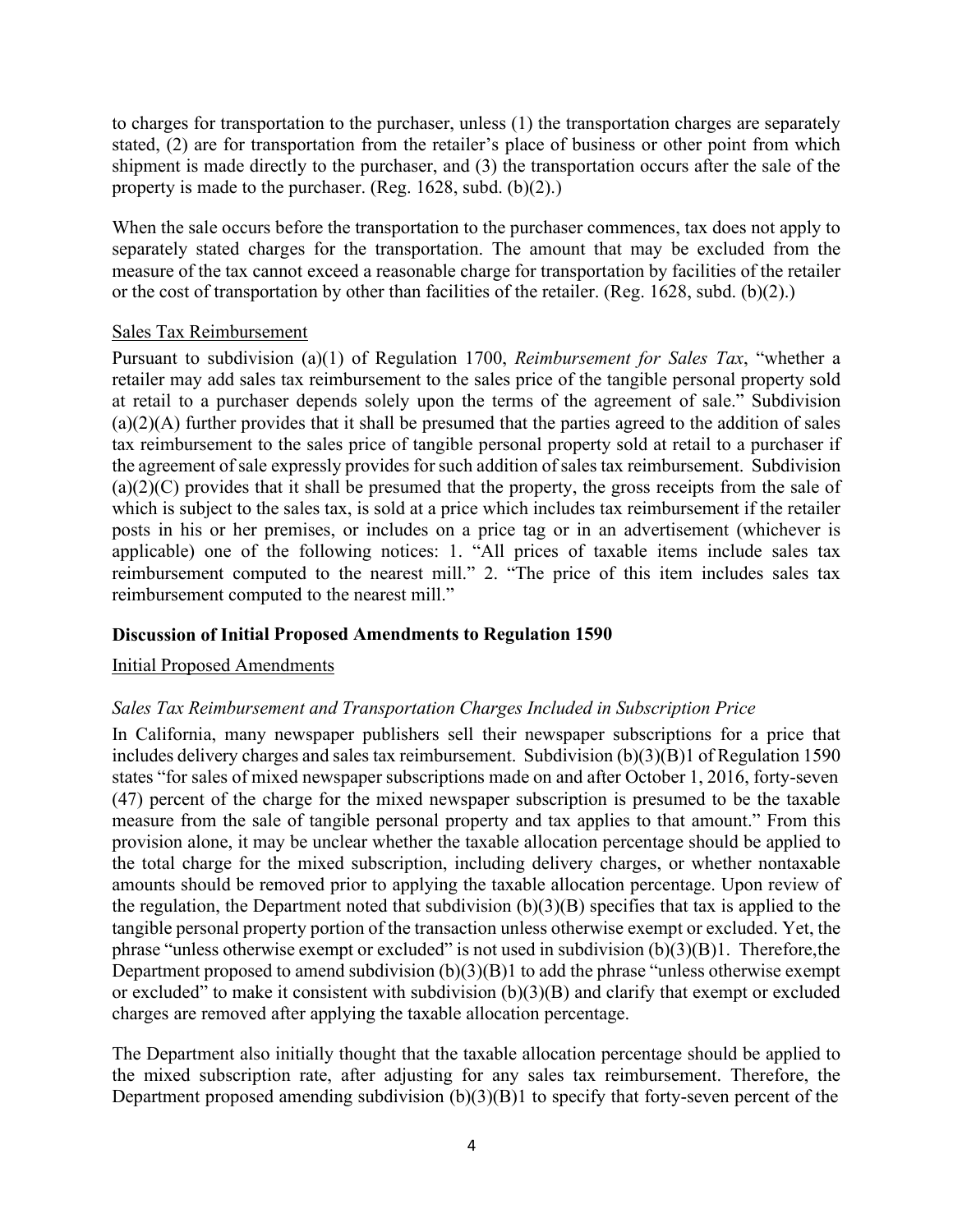charge for the mixed newspaper subscription, excluding any sales tax reimbursement, is presumed to be the measure from the sale of tangible personal property and tax applies to that amount, unless otherwise exempt or excluded.

The Department also proposed adding subdivision  $(b)(3)(B)$ 3 to specify that in order to determine the taxable measure of a mixed newspaper subscription, the percentage that is either presumed or demonstrated to be the measure of the sale of tangible personal property (the taxable allocation percentage) applies to the mixed subscription price, excluding any sales tax reimbursement, prior to deducting exempt or excluded charges, such as nontaxable delivery charges. The Department further proposed a formula and an example to illustrate the calculation for determining the taxable measure of a mixed newspaper subscription when the subscription includes nontaxable delivery charges and sales tax reimbursement.

#### *Rebuttable Presumption*

A taxpayer may overcome the presumption established in subdivision  $(b)(3)(B)$  of Regulation 1590 by providing evidence demonstrating to the satisfaction of the Department that the price of the digital-only subscription rate divided by the sum of the digital-only subscription rate and the print-only subscription rate is greater than fifty-three (53) percent. As previously explained, newspaper publishers generally charge different rates to different customers, or various rates to the same customer over time. In addition, a newspaper publisher may have different advertised rates posted in multiple platforms, such as those published on its website or in print editions of the newspaper. As such, it is not clear from the text of the regulation which specific digital-only rate or print-only rate a newspaper publisher should use to make the calculation to rebut the presumption. Therefore, the Department determined there is a need to amend the definitions of "digital-only subscription rate" and "print-only subscription rate" to clarify that those rates should reflect an average of the rates charged by a newspaper publisher to its customers. Accordingly, the Department drafted amendments to the definitions of digital-only subscription rate and print-only subscription rate. The Department welcomed input as to whether the proposed definitions are consistent or compatible with records that newspaper publishers regularly maintain. The Department further proposed to amend subdivision  $(b)(3)(B)2$  to change the reference from "Board" to "Department" and add that records must be maintained in accordance with Regulation 1698, *Records,* to support any nontaxable allocation percentage greater than fifty-three (53) percent.

## *Promotional or Discount Subscriptions*

The Department also recognized that the references to "promotions or discounts," within Regulation 1590's definitions of digital-only and print-only subscription rates, may be confusing. The Department understands that newspaper publishers use "dynamic pricing" which results in customers rarely paying the advertised rate for subscriptions. In those circumstances, when the customer is paying less than the advertised subscription rate, it may not be clear whether the price the customer is paying includes a discount. Since the digital-only and print-only subscription rates are used when rebutting the presumption, the intent of excluding any promotions or discounts was to eliminate pricing that is not representative of the relative values of the products and services for which the customers are paying, but not necessarily to exclude all subscription rates for which a customer actually pays less than the advertised rate.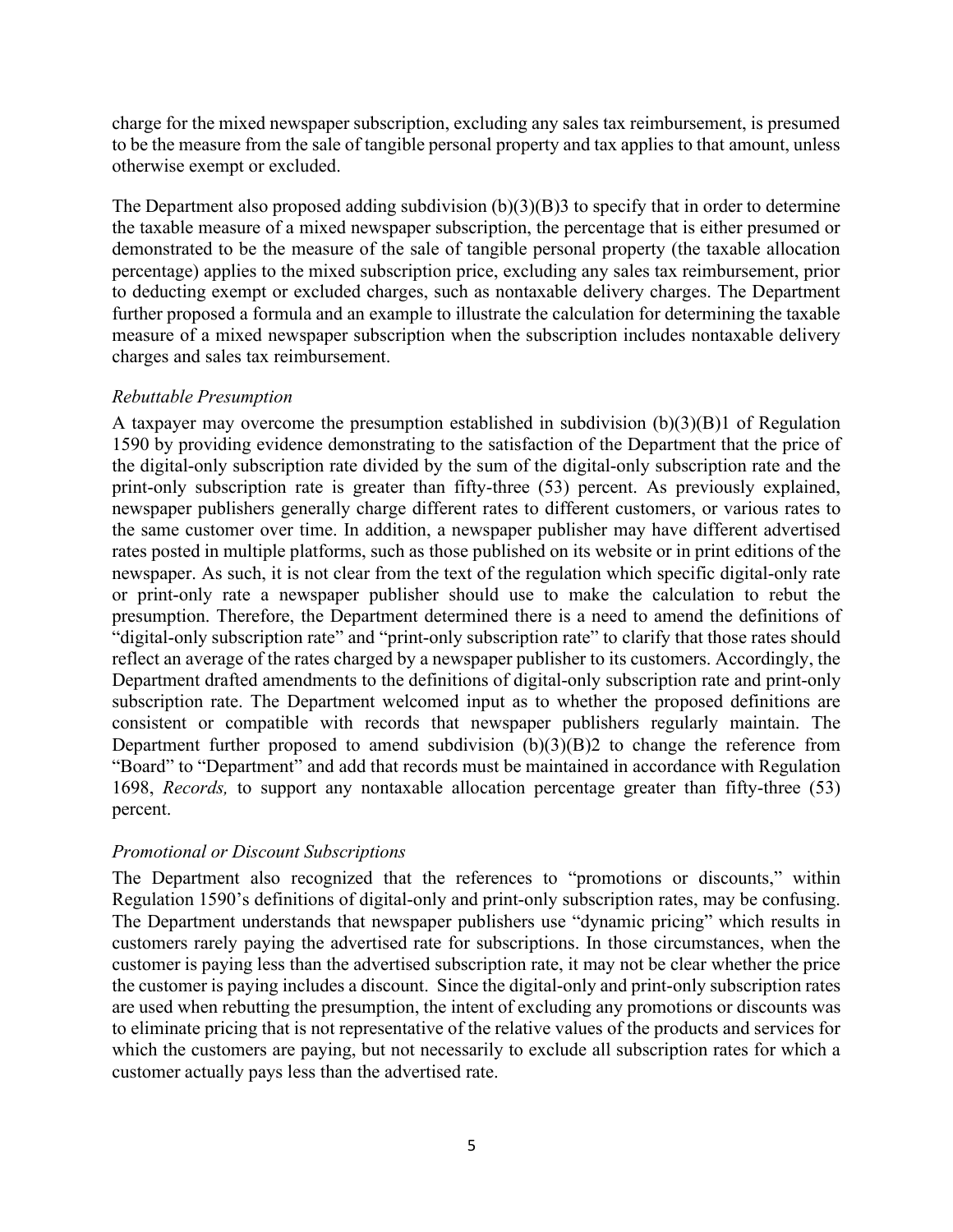For example, a newspaper publisher offers a four-week unlimited digital-only access subscription for a \$1.00 introductory rate. After the four-week introductory rate, the customer is then charged \$16.00 every four weeks. In this instance, the introductory rate the customer paid was approximately 94 percent less than the post-introductory rate and is not representative of the value of the subscription. Therefore, the introductory rate would be excluded from the publisher's digital-only subscription rate. To further illustrate, consider an example where the customer is now paying \$16.00 every four weeks. After paying \$16.00 every four weeks for three years, the customer requests to cancel the subscription. The newspaper publisher offers a 15 percent discount to retain the customer. Similar "retention" discounts are offered to other customers under the same or similar circumstances. The customer's discount subscription rate should not be excluded from the publisher's digital-only subscription rate because it is indicative of the value of the subscription.

To help clarify which "discount or promotional" subscription rates are to be excluded from a publisher's digital-only and print-only subscription rates, the Department proposed to change "discounted or promotional" to "promotional or introductory" to reflect that the intent was to exclude substantially discounted rates that are generally offered to new subscribers, and are increased after a specified time. The Department also proposed to define promotional or introductory subscriptions and to specify that promotional or introductory subscriptions include, but are not limited to, substantially discounted rates referred to as sales rates, limited-time rates, or seasonal rates. Furthermore, the Department proposed to include three examples to illustrate whether a discounted rate should or should not be excluded from a publisher's digital-only or printonly subscription rates.

#### *Prospective Basis for Amendments*

Under Revenue and Taxation Code section 7051, the Department may prescribe the extent to which any ruling or regulation shall be applied without retroactive effect. In other words, when the Department wishes to limit the retroactive effect of a regulation, or amendments thereto, it is authorized to do so, and would accomplish it by specifying an operative date for the regulation or amendments. Since the proposed amendments to Regulation 1590 are clarifying in nature and are not providing a new methodology to determine the application of tax, the Department did not limit the retroactive effect of the proposed amendments.

#### *Definitions*

While conducting an overall review of Regulation 1590, the Department questioned whether the term newspaper still "conforms to the definition of a newspaper as set forth in a ruling of the United States Treasury Department published in the Federal Register, December 29, 1960," as specified in subdivision (a)(1) and whether that reference is necessary. The Department determined that the definition of newspaper provided in the ruling is essentially identical to the definition provided in Regulation 1590, and the reference to the ruling was unnecessary because no one would obtain any further clarification or understanding of the term "newspaper" from reading the ruling. Therefore, the Department proposed to remove the reference to the ruling and amend the subdivision to state what the term newspaper means. This suggested amendment does not change the meaning of the term newspaper, rather it deletes an unnecessary reference.

The Department noted that the footnote at the end of the second sentence in the definition of the term "periodical" in subdivision (a)(2) specifies that the "definition is based upon *Business*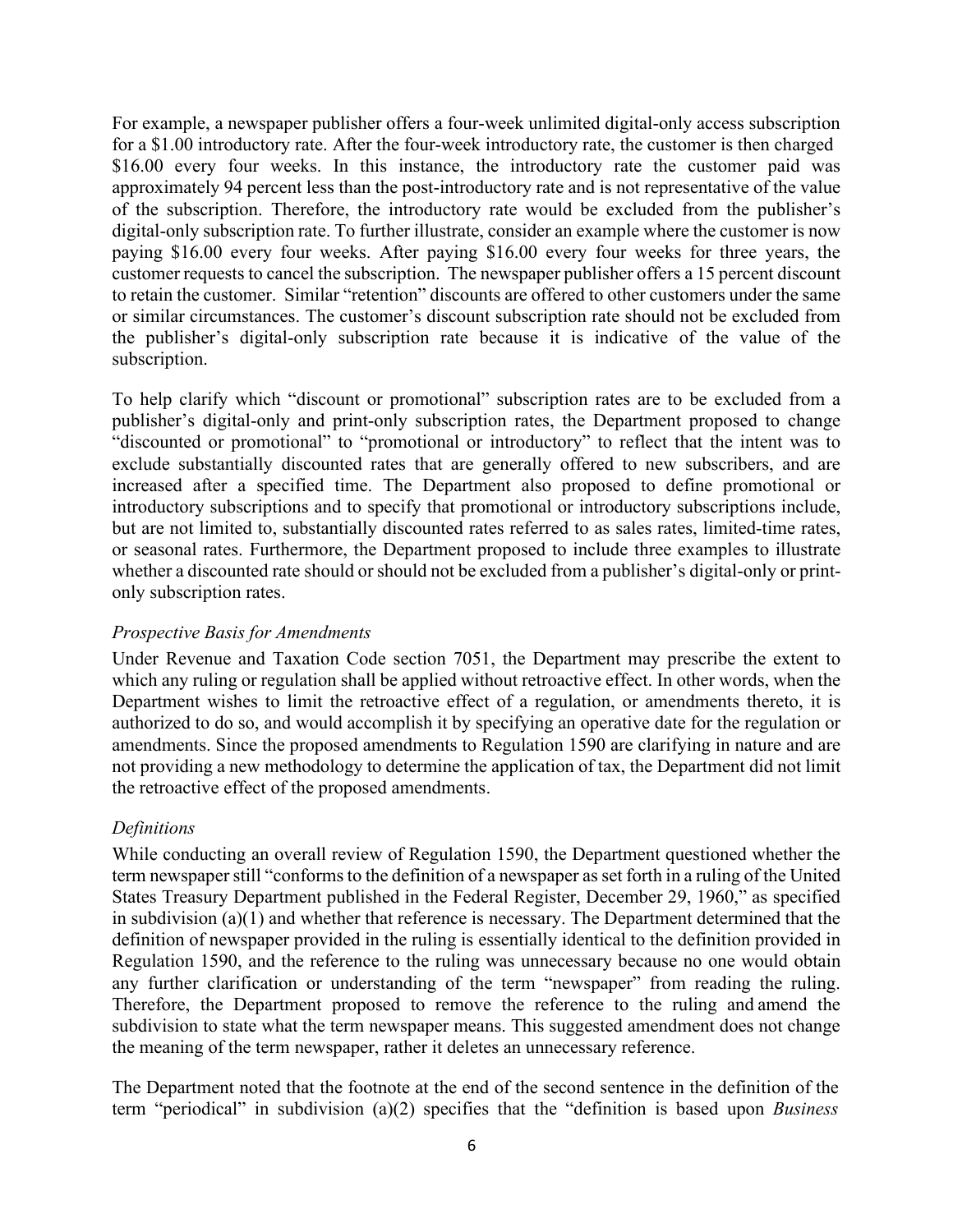*Statistics Organization, Inc.* v. *Joseph,* 299 N.Y. 443, 87 N.E. 2d 505, and *Houghton* v. *Payne,* 194 U.S. 88, 48 L.Ed 888." The Department proposed to delete the footnote and add the two court cases to the reference note at the conclusion of the regulation.

## *Exemption Certificates*

As provided in subdivision (c) of Regulation 1590, any seller claiming a transaction as exempt from sales tax pursuant to Revenue and Taxation Code sections 6362.7 or 6362.8 should timely obtain an exemption certificate in writing from the purchaser. Subdivision  $(c)(1)$  through  $(4)$ prescribes the type of exemption certificates to be used when purchasing tangible personal property that will be incorporated into or become an ingredient or component part of newspapers or periodicals that are sold or distributed under certain circumstances. Each of these exemption certificates contains a blank field for the purchaser to list the name and type of newspaper or periodical. Also, there is an asterisk at the end of the text before the blank which refers to a footnote at the bottom of the certificate that directs the purchaser to "Insert name and type of newspaper or periodical" in the blank field. In order to be consistent with the other fields in the exemption certificates and provide an easier point of reference, the Department proposed removing the asterisk and footnote text from each certificate, and adding the text "Name and Type of Newspaper or Periodical" directly under the blank field where the purchaser is required to input such information on each certificate.

## **Interested Parties Meeting and Comments**

The Department distributed a discussion paper explaining the initial proposed amendments to Regulation 1590 on July 16, 2020, and held an interested parties meeting on July 30, 2020, to obtain public input. During the interested parties meeting, there seemed to be general support for the concept of clarifying the application of tax to mixed newspaper subscriptions. However, several interested parties expressed their concern that the methodology for determining or calculating the measure of tax for a sale of a mixed newspaper subscription that includes charges for transportation and sales tax reimbursement was not consistent with the process used by the newspaper industry.

Following the interested parties meeting, we received an August 13, 2020, letter submitted by Mr. James W. Ewert, on behalf of the California News Publishers Association (CNPA). CNPA stated that "when the rebuttable presumption was established as the standard for determining taxable and non-taxable charges, it was assumed that the sales tax [reimbursement] and transportation charges were to be included in the print allocation percentage because it reflected the [historic and current] practice of all major newspapers that sold print home delivery newspaper subscriptions for a tax included delivered price."

CNPA also stated that despite the historic precedent of how these subscriptions are sold and how newspapers have been audited over the last four years, the Department's proposal fails to recognize that the sales tax reimbursement is included in the taxable allocation portion of the rebuttable presumption. CNPA added that the Department's proposal was counter to the purpose of creating the presumption to simplify this process and represented a fundamental shift in policy in CNPA's opinion.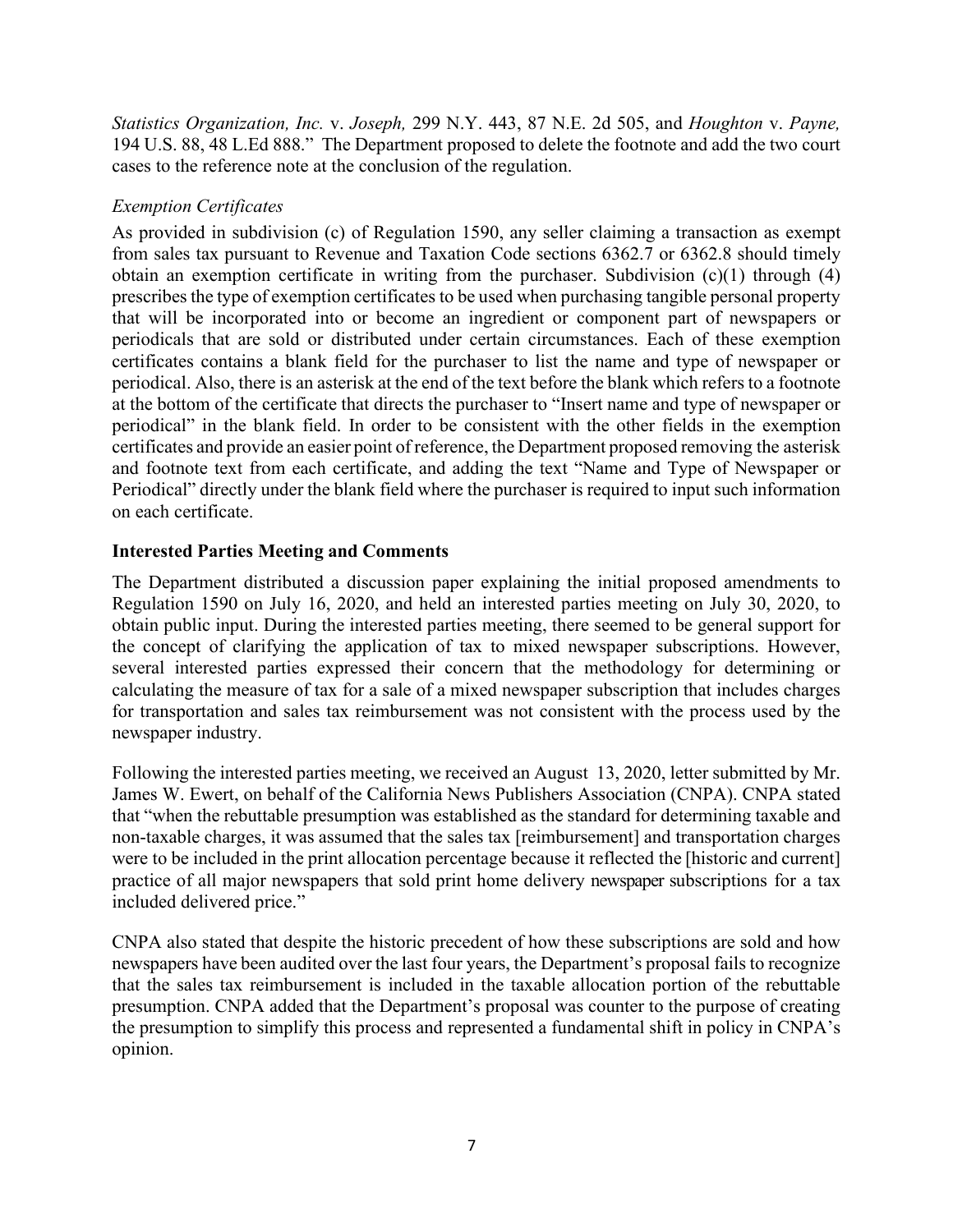CNPA further explained that the Department's proposed 10-step formula to replace the existing 3 step formula that newspaper publishers' systems are currently designed to process was difficult to understand, more difficult to implement, and would require changes in the newspaper publishers' accounting and reporting systems which would come at a huge cost and disproportionally burden publishers of small, mid-size, and ethnic publications in CNPA's opinion. CNPA also urged the Department to update the regulation to properly reflect the inclusion of sales tax reimbursement in the 47 percent allocation and otherwise leave the existing 3-step formula unchanged.

The Department also received written comments from Mr. Lyle Downey, of Downey, Smith & Fier, in a letter dated August 13, 2020; Mr. Steve Falk, on behalf of Sonoma Media Investments, LLC, in a letter dated August 7, 2020; and Mr. Chris Christian of C2 Media Consulting in an August 13, 2020, email. Their written comments also raised similar issues to CNPA's issues. In addition, Mr. Christian expressed his support for the clarification regarding the rebuttable presumption and complimented the Department team members on their thoughtful and collaborative efforts.

## **Final Proposed Amendments**

After considering the interested parties' written comments, the Department understands that most newspaper publishers currently (and historically) sell newspaper subscriptions for amounts that are inclusive of transportation charges and sales tax reimbursement. In addition, the Department understands that the newspaper publishers' accounting and reporting systems are designed to apply the tangible personal property allocation percentage to the subscription rate inclusive of any charges for transportation and sales tax reimbursement. With this understanding, the Department changed the proposed methodology for calculating the measure of tax for a sale of a mixed newspaper subscription which includes charges for transportation and sales tax reimbursement to be consistent with the accounting and reporting practices of the newspaper industry. The Department also made other changes to further clarify the original proposed amendments and the regulation's current definition of "third-party retailer."

The Department proposes amending Regulation 1590, as discussed above, to:

- Add the new definitions described below to subdivision (a) and renumber the remaining definitions so that they are all in alphabetical order. Specifically, renumbering current subdivisions (a)(9), (a)(5), (a)(3), (a)(8), (a)(1), (a)(6), (a)(2), (a)(10), (a)(4), and (a)(7), to subdivisions (a)(2), (a)(3), (a)(4), (a)(5), (a)(7), (a)(8), (a)(9), (a)(11), (a)(13), and (a)(15), respectively.
- Add new subdivision (a)(1) to define "digital-only subscription."
- Amend the definition of digital-only subscription rate in renumbered subdivision (a)(2) so the term means the average of all the actual rates a newspaper publisher charges its customers for digital-only subscriptions, except the rates for promotional or introductory subscriptions as defined in subdivision (a)(12).
- Amend the definition of mixed newspaper subscription in renumbered subdivision (a)(5) so the term means a subscription to have the print edition of a newspaper delivered to a customer's location and access to digital content from the newspaper publisher.
- Add new subdivision (a)(6) to define the term mixed newspaper subscription rate to mean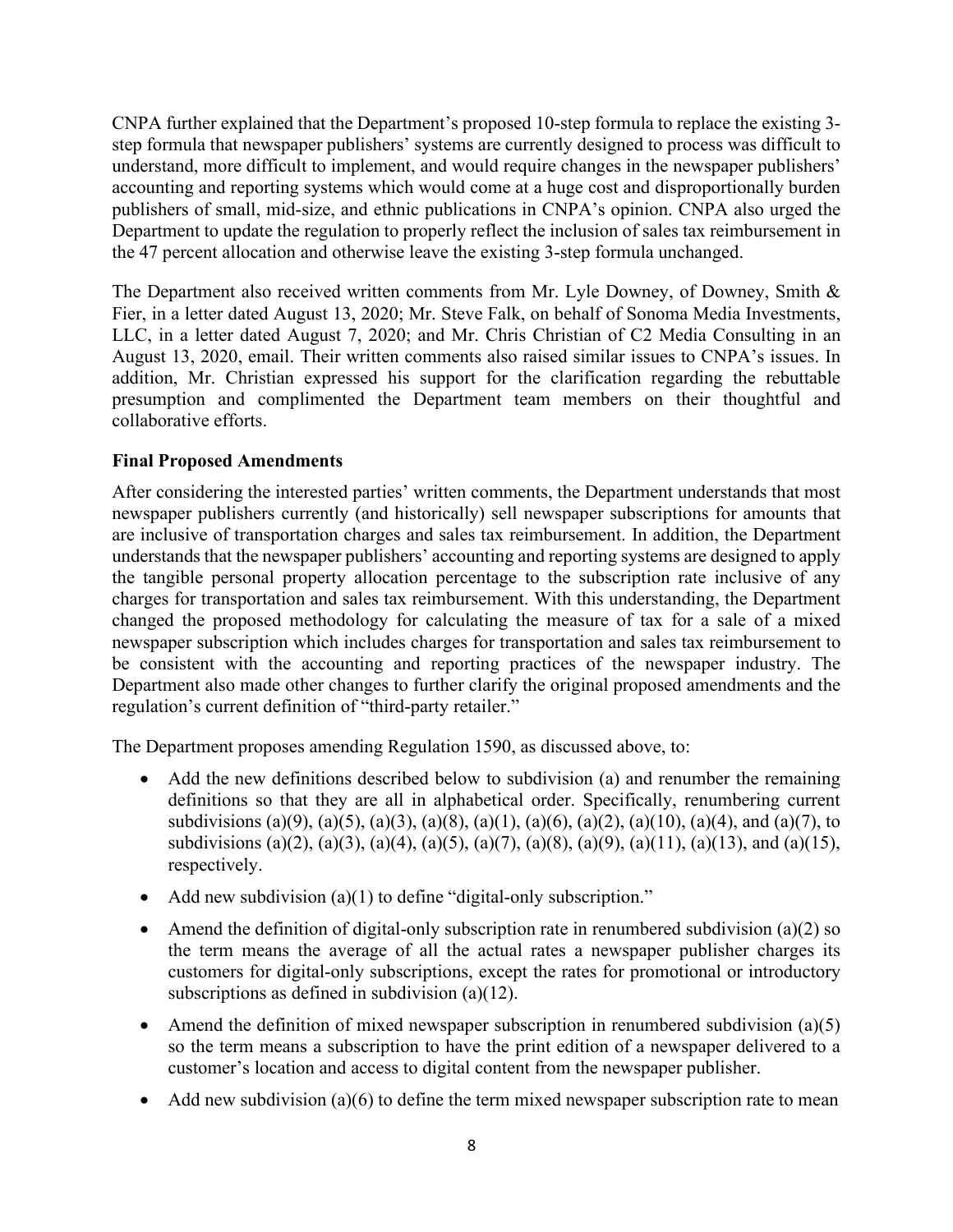the total amount a newspaper publisher charges its customers for a mixed newspaper subscription, including any charges for transportation and sales tax reimbursement.

- Add new subdivision (a)(10) to define "print-only subscription."
- Amend the definition of print-only subscription rate in renumbered subdivision (a)(11) so the term means the average of all the actual rates a newspaper publisher charges its customers for print-only subscriptions, inclusive of any charges for transportation and sales tax reimbursement, except the rates for promotional or introductory subscriptions as defined in subdivision (a)(12).
- Add subdivision (a)(12) to define "promotional or introductory subscriptions" to mean subscriptions that are sold for a substantially discounted rate, including subscriptions sold for substantially discounted rates referred to as sales rates, limited-time rates, or seasonal rates, and include three examples illustrating an introductory subscription, a promotional subscription, and a subscription rate that is discounted, but not substantially discounted.
- Delete the third sentence from the definition of "third-party retailer" in renumbered subdivision (a)(15), which includes unnecessary and outdated references to "persons commonly known as direct mail, school, paid during service, cash, catalog, and telephone agents" and may lead to confusion.
- Add new subdivision (a)(14) to define "tangible personal property allocation percentage" to mean the percentage of a mixed newspaper subscription rate that is for the sale of tangible personal property, inclusive of any charges for transportation and sales tax reimbursement.
- Amend subdivision  $(b)(3)(B)$  to clarify that "[w]hen a newspaper publisher sells a mixed newspaper subscription, tax applies to the sale of the print edition of the newspaper delivered to the location provided by the customer (unless otherwise exempt or excluded), not the access to digital content" and explain that a publisher must multiply a mixed newspaper subscription rate by its tangible personal property allocation percentage to determine the percentage of the rate that is for the print edition of a newspaper delivered to a customer's location, inclusive of any charges for transportation and sales tax reimbursement.
- Amend subdivision  $(b)(3)(B)$ 1 to clarify that a newspaper publisher's tangible personal property allocation percentage is presumed to be forty-seven (47) percent. Fifty-three (53) percent of the mixed subscription rate is presumed to be for the nontaxable sale of access to digital content.
- Amend subdivision  $(b)(3)(B)2$  to explain that a publisher can rebut the presumptions and establish a lower tangible personal property allocation percentage by demonstrating to the satisfaction of the Department that its print-only subscription rate divided by the sum of its print-only subscription rate and digital-only subscription rate is less than forty-seven (47) percent.
- Add subdivision  $(b)(3)(B)$ 3 to provide a formula that may be used to determine the measure of tax when a mixed newspaper subscription rate includes nontaxable transportation charges and sales tax reimbursement and an example to illustrate the calculation.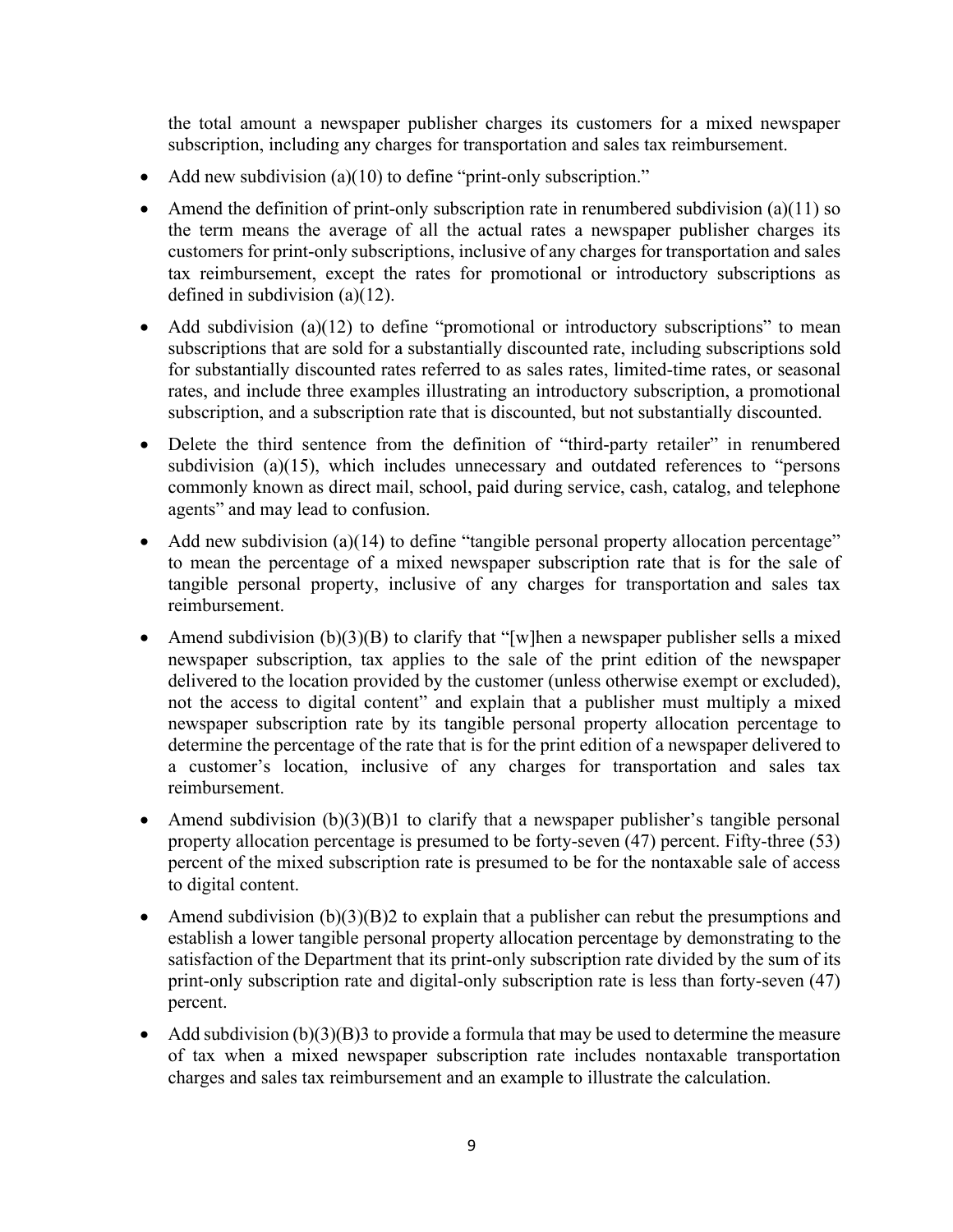The Department further proposes the following amendments, as initially proposed:

- Delete the unnecessary reference to the ruling of the United States Treasury Department from the definition of newspaper in renumbered subdivision (a)(7).
- Amend subdivision (b)(3)(B)2 to change the reference from Board to Department and add that records must be maintained in accordance with Regulation 1698, *Records*.
- Remove the asterisk and footnote text from each of the exemption certificates and add the text "Name and Type of Newspaper or Periodical" directly under the blank field where the purchaser is required to input such information on each of the exemption certificates.

Finally, the Department decided not to delete the footnote in the definition of periodical or move the cases referred to in the footnote to the regulation's reference note because the cases clarify the definition of "periodical" and there would be no way for readers to know that the cases relate to the definition of periodical if they were just cited in the regulation's reference note. However, the Department is proposing to update the format of the citations to the cases in the footnote.

#### **Economic and Fiscal Impact**

The proposed amendments to Regulation 1590 impact California newspaper publishers, which may include small businesses, that sell mixed newspaper subscriptions. There are an estimated 500 newspapers in California. There are no comparable Federal regulations. In the absence of Federal regulation, state regulation is needed, and the Department is the state agency responsible for administering state, local, and district use taxes. The Department considered whether to begin the formal rulemaking process to adopt the proposed amendments at this time or, alternatively, whether to take no action at this time. No additional alternatives were considered.

The amendments are needed because there was confusion as to whether the taxable allocation percentage applies to the mixed subscription rate, inclusive of any charges for transportation or sales tax reimbursement. The benefits are the result of goals developed by the agency based on broad statutory authority. Although the statewide dollar costs and benefits from the amendments to the regulation are unknown, the amendments will provide a bright line approach for determining the measure of tax when a newspaper publisher sells a mixed newspaper subscription and will assist in ensuring compliance and accuracy with respect to reporting taxable sales. The proposed amendments are consistent with the accounting and reporting practices of the newspaper industry and do not impose additional reporting requirements or costs. As such, the Department anticipates that these proposed amendments will have little to no economic impact on businesses. The Department anticipates:

- The estimated economic impact of the regulation is below \$10 million.
- No businesses or jobs will be created or eliminated because of the regulatory change.
- The regulatory change will not affect the ability of California businesses to compete with other states by making it more costly to produce goods and services here.
- The regulatory change does not directly impact housing costs.
- There are no other benefits of the regulatory change, including, but not limited to, benefits to the health, safety, and welfare of California residents, worker safety, and the state's environment and quality of life, identified by the Department.